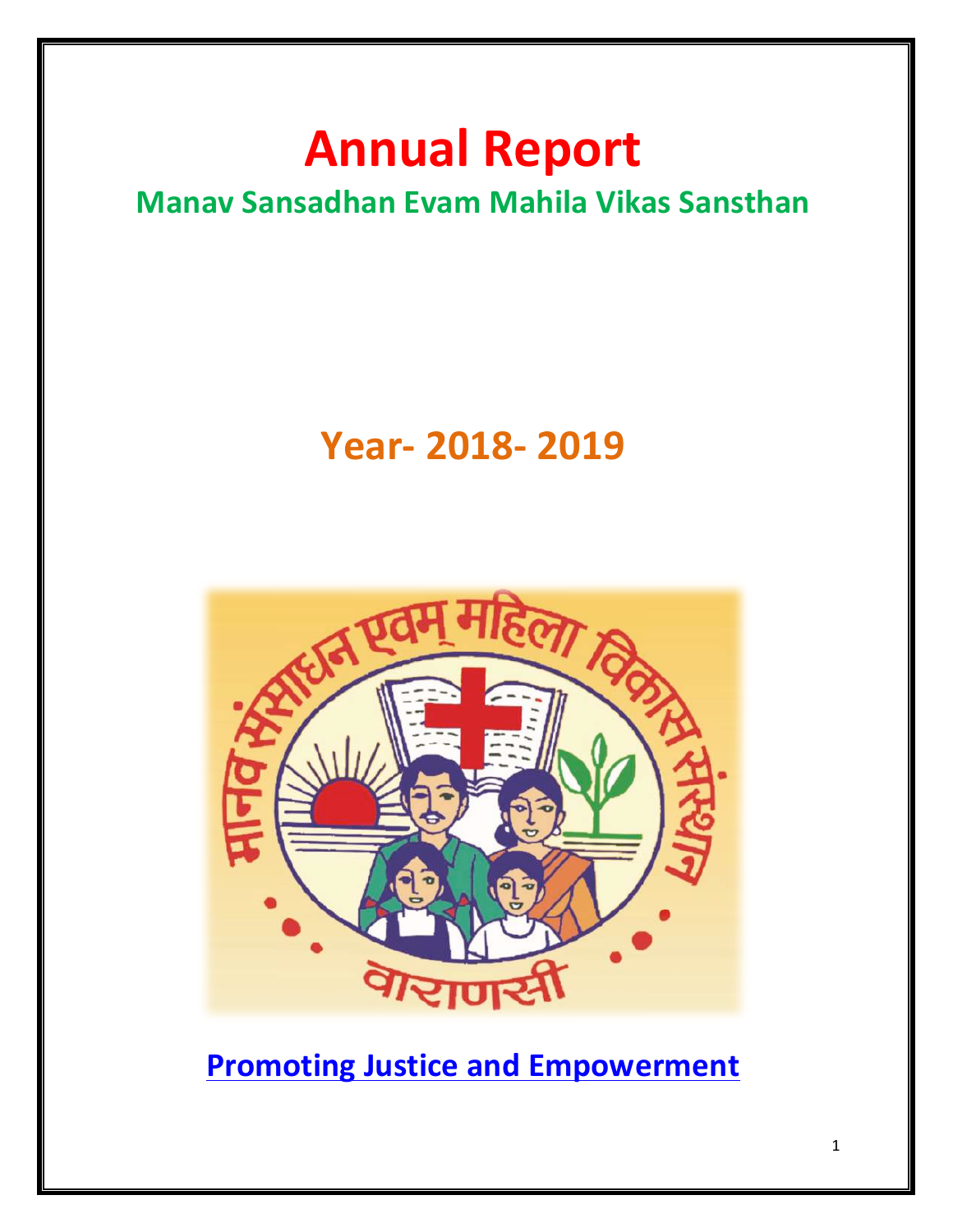**An Introduction of MSEMVS: -** Manav Sansadhan Evam Mahila Vikas Sansthan is a National level non-government organization (NGO). It was established in 1990 under guidance of veteran social scientist and contemporary Vice Chancellor of Mahatma Gandhi Kashi Vidhyapeeth & M.P (Member of Parliament) Prof. Raja Ram Sastri. It is a secular and non-political institution, which intended working without any personal benefits.

**Vision: -** Envisage a society that journeys towards fuller humanities.

**Mission: -** Initiatives that empower people and enhance the transformation of society ever striving towards building on inclusive, participatory, harmonious, & just society.

#### **About MSEMVS work:-**

**MSEMVS** has been working on the issues of children and women focusing bonded labour, debt bondage, child labour and human trafficking through protection and prevention since 1996. **Bonded Labour**, **Debt Bondage**, **Human Trafficking for forced labour** and **Child Protection** are the key themes of the work.

Around 1996, MSEMVS began to work directly on issues of trafficking, child labour, and bonded labour. On 16th December 1996, Supreme Court of India given a historical Judgment on child labour, the enforcement agencies speeded up their efforts to get the children out from hazardous work. A number of child labour rescued from carpet also without any effective mechanism of their rehabilitation. MSEMVS realized that in absence of proper rehabilitation the children would again be moved to work. MSEMVS started 1<sup>st</sup> ever its Transitional School in one village and Anti Slavery work started from one village and reached out more than 580 villages.

| S.No. | <b>Our Projects</b>                                     | <b>Working Area</b>                                            | <b>Our Beneficiaries</b>                                                                                                                                                                                                                                                                                                                                                       |
|-------|---------------------------------------------------------|----------------------------------------------------------------|--------------------------------------------------------------------------------------------------------------------------------------------------------------------------------------------------------------------------------------------------------------------------------------------------------------------------------------------------------------------------------|
| 1.    | <b>Ensuring Freedom</b><br>through Education<br>project | Varanasi<br><b>Bhadohi</b><br>Jaunpur<br>Chandauli<br>Mirzapur | Children 6-18 years<br>$\bullet$<br>working in Brick Kiln,<br>Stone Mining, and<br>Agriculture.<br><b>Children and Adults</b><br>$\bullet$<br>trafficked from villages to<br>other districts and states.<br>• Musher communities<br>including men, women<br>and children<br>• Front Line Service<br><b>Providers</b><br>Debt Bondage families in<br>$\bullet$<br>the villages. |

#### **Our Projects & Our Beneficiaries**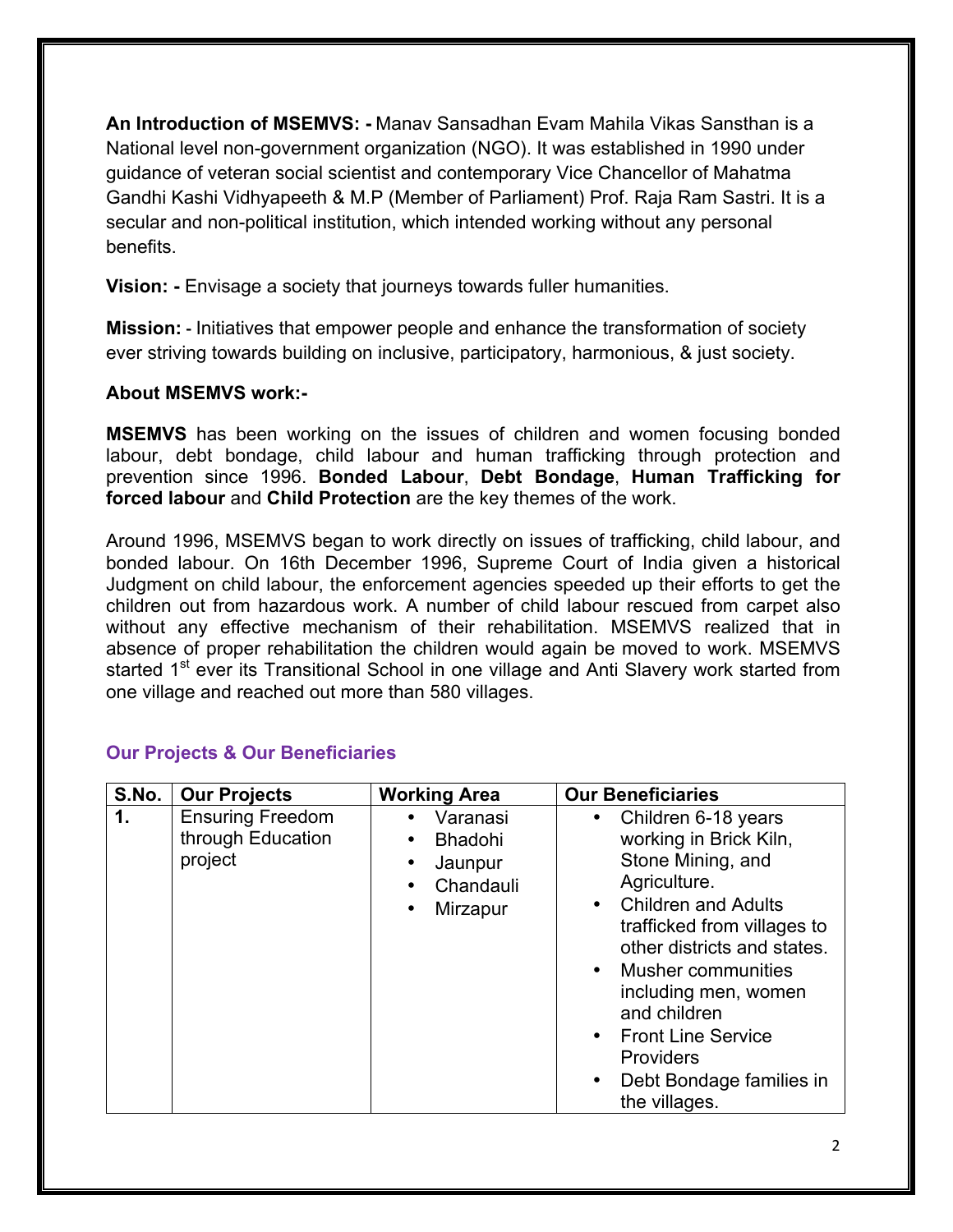|    |                                                                                                               |                                                                                               | Unskilled youth and<br>$\bullet$<br>women                                                                                                                                                                                                                                                                                                                                             |
|----|---------------------------------------------------------------------------------------------------------------|-----------------------------------------------------------------------------------------------|---------------------------------------------------------------------------------------------------------------------------------------------------------------------------------------------------------------------------------------------------------------------------------------------------------------------------------------------------------------------------------------|
| 2. | <b>Bonded labour</b><br>system abolition<br>Project                                                           | Varanasi<br>$\bullet$<br><b>Bhadohi</b><br>Jaunpur<br>٠<br>Chandauli<br>$\bullet$<br>Mirzapur | Vulnerable community<br>$\bullet$<br><b>Migrant Youth and Adult</b><br><b>Rescued Survivors</b>                                                                                                                                                                                                                                                                                       |
| 3. | Stepping towards<br>ensuring permanent<br>salvation Project                                                   | Varanasi<br>$\bullet$<br><b>Bhadohi</b><br>$\bullet$<br>Chandauli<br>$\bullet$<br>Mirzapur    | Vulnerable community<br>$\bullet$<br>Out of School Children<br>$\bullet$<br>Unskilled youth and<br>$\bullet$<br>women<br>Migrant youth and adult<br><b>Rescued Survivors</b>                                                                                                                                                                                                          |
| 4. | Ensuring rights to<br>education and<br>protection of children<br>of brick kilns workers<br>projects.          | Mirzapur                                                                                      | 0-5 years children who<br>are at brick kiln with their<br>parents<br>6-14 years children who<br>are working at brick kiln<br>with their parents<br>15-24 Youths who are<br>working at brick kiln.<br>Pregnant Women who<br>are working at brick kiln.<br>Adolescent Girls who are<br>at brick kiln with their<br>parents<br>Children parents<br><b>Brick kiln owners</b><br>$\bullet$ |
| 5. | <b>Promoting Child</b><br>protection and<br>women<br>Empowerment<br>through livelihood<br><b>Alternatives</b> | Varanasi<br>$\bullet$<br><b>Bhadohi</b><br>Chandauli<br>$\bullet$                             | Vulnerable community<br>$\bullet$<br>Unskilled youth and<br>$\bullet$<br>women<br>Out of School Children                                                                                                                                                                                                                                                                              |
| 6. | Promoting to the<br>Survivors to decent<br>working condition<br>through Livelihood<br><b>Alternatives</b>     | <b>Bhadohi</b><br>$\bullet$<br>Mirzapur                                                       | Vulnerable community<br>$\bullet$<br>Unskilled youth and<br>women<br><b>Rescued Survivors</b>                                                                                                                                                                                                                                                                                         |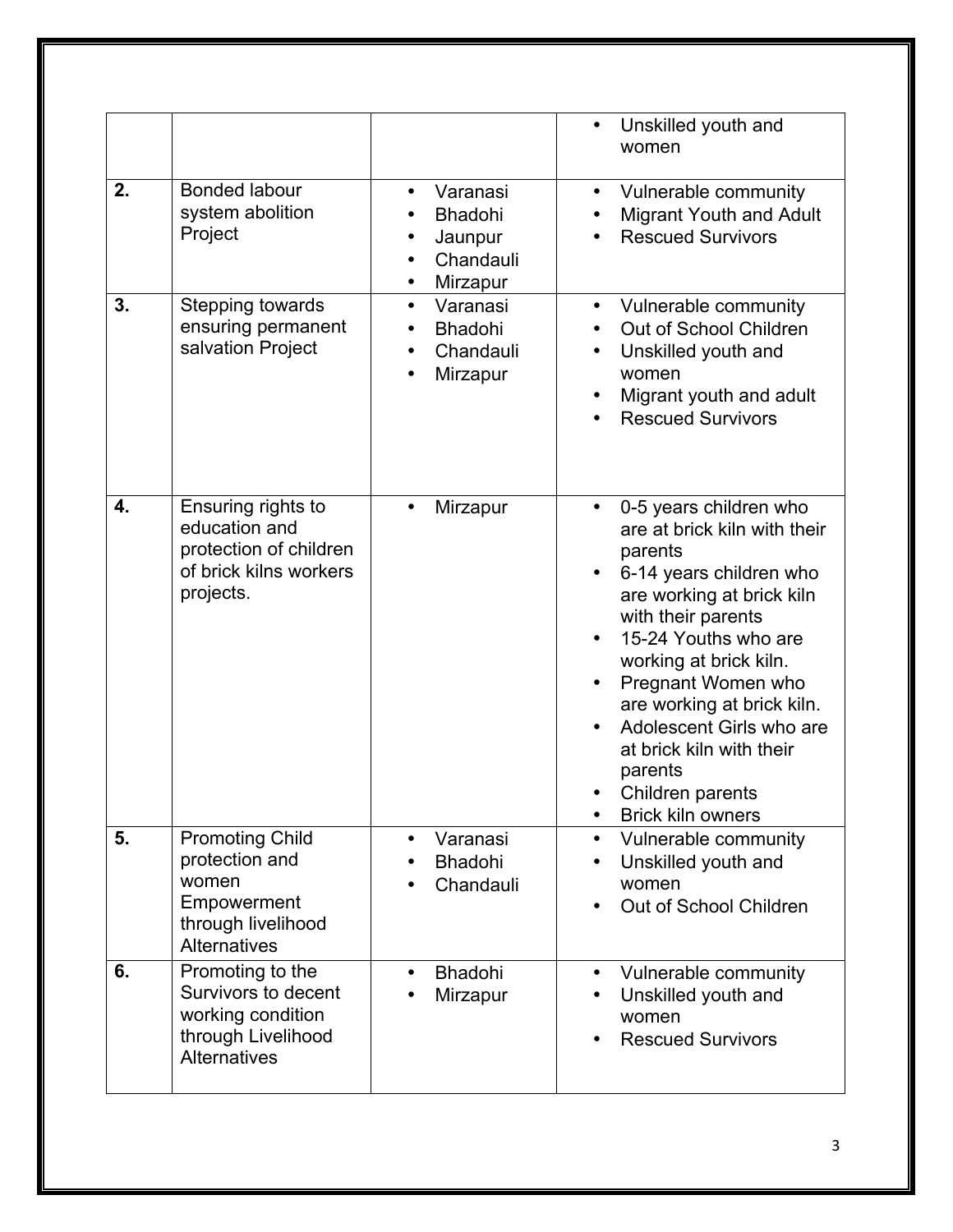#### **Project Activities undertaken in 2018 -2019**

**1. Ensuring Freedom through Education project: -** In Eastern part of Uttar Pradesh a number of children are crushed to work in brick kiln, agriculture, and domestic servitudes in the lieu of debt taken by their parents. Most of the time those children work with the parents and their human right totally denied in this situation. Education is one of most powerful weapon to free children from the child labour and MSEMVS started its first ever non formal education centre in 1996 in carpet area and in last 22 year more than 8000 children have been taken out from Mining, brick kilns, carpet weaving, quarry mines, domestic child workers and agriculture through Education Transitory Rehabilitation.

MSEMVS team implemented transitional school and Remedial coaching project for the children come out from child labour and debt bondage slavery. We are providing non – formal education to children. There are 20 Non – formal schools in this project in different areas and total **16240** Individuals including children benefitted.

| S.No          | <b>Services</b>                                   | <b>Achievements</b> |
|---------------|---------------------------------------------------|---------------------|
| $\mathbf 1$ . | Number of Children received the educational       | 1058 children       |
|               | support through support centre                    |                     |
| 2.            | Number of children received the nutritious food   | 1058 children       |
|               | everyday through support centre                   |                     |
| 3             | Number of Children mainstreamed and retained      | 340 children        |
|               | in government school                              |                     |
| 4.            | Number of Women received the skill training       | 125 Women           |
| 5.            | Number of Adolescents girls received the          | 55 Adolescent girls |
|               | vocational training                               |                     |
| 6.            | Number of venerable families received different   | 4383                |
|               | government services                               |                     |
| 7.            | Number of Children received the Human Rights      | 583 children        |
|               | Education through support centre                  |                     |
| 8.            | Number of SHG women received monetary             | 6 SHG               |
|               | support from National Rural livelihood mission    |                     |
| 9.            | Number of Women to form the Self Help Group       | 10 SHG              |
| 10.           | Number of Individual Supported to be Rescue       | 5                   |
|               | from Trafficking and Bonded Labour                |                     |
| 11.           | Number of Individual Provided Risk and Right      | 455                 |
|               | <b>Education regarding Trafficking and Bonded</b> |                     |
|               | labour.                                           |                     |
| 12.           | Number of Children Forum formed                   | 16                  |

#### **Major Achievements of the Projects:-**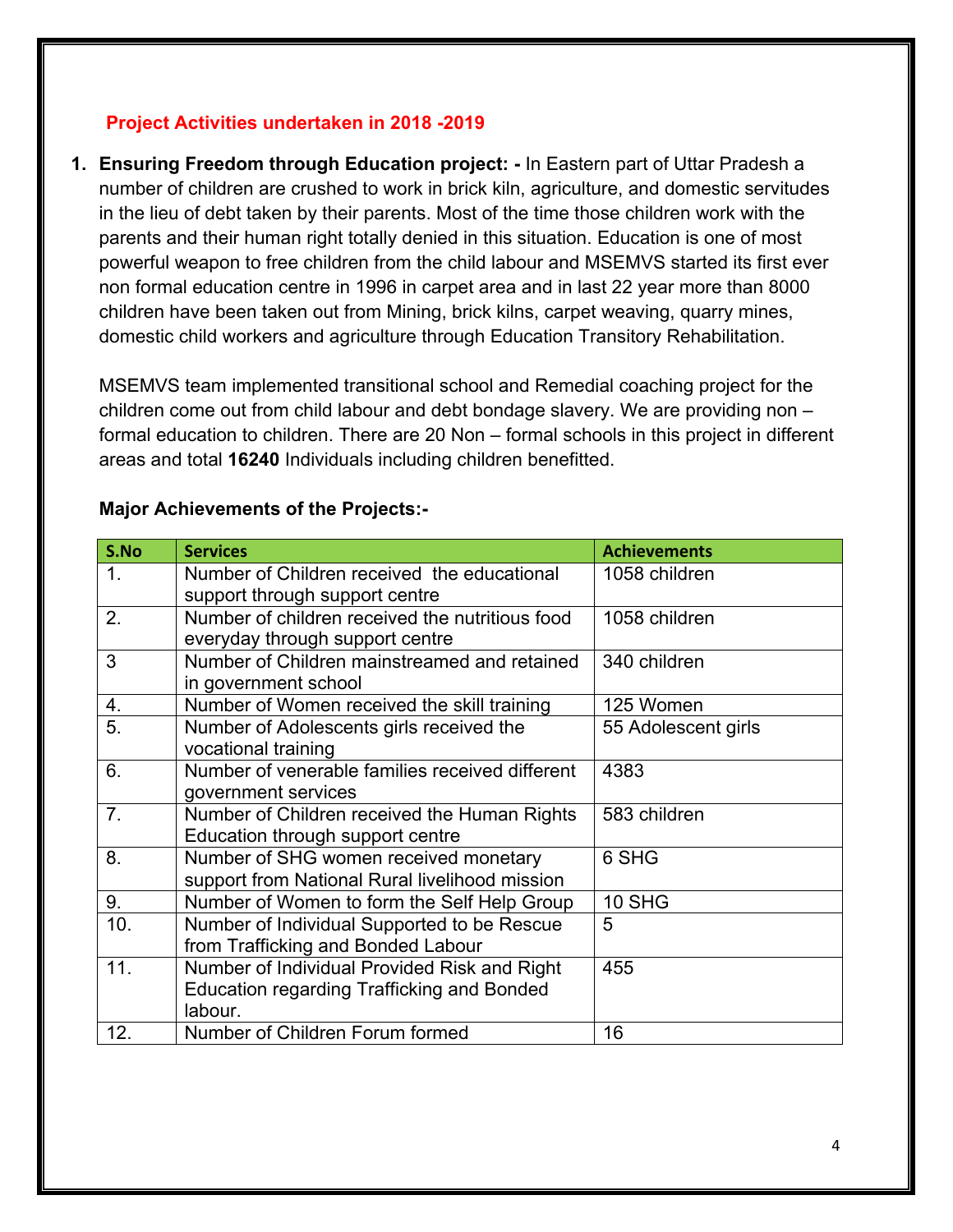

**2. Bonded labour system abolition Project: -** Slavery is a globally important issue affecting an estimated 36 million people. In our experience slavery is the complete denial of every human right of the individuals affected. Although India has good laws against forms of modern slavery, it still estimated 14 million people affected by slavery. The status of slavery in Uttar Pradesh is that in each sectors hundreds of thousands are in slavery. The program address key priorities related activating Bonded Labour System Abolition Act 1976 and addressing debt bondage slavery and human trafficking in 5 Districts of the north Indian states of Uttar Pradesh (U.P.).

The bonded labour system abolition project has effectively resulting in an increase in rescues, arrest, prosecution, conviction, and victims receiving services. There are 120 villages and **9539** Individuals who received the supports in these projects in different areas.

| S.No    | <b>Services</b>                                        | <b>Achievements</b> |
|---------|--------------------------------------------------------|---------------------|
| $1_{-}$ | Number of Individual Supported to be Rescue from       | 186                 |
|         | <b>Trafficking and Bonded Labour</b>                   |                     |
| 2.      | Number of Individuals Supported Accessing Legal rights | 204                 |
|         | and Pursue the Cases in the courts.                    |                     |
| 3.      | Number of Survivor provided Income Generation          | 32                  |
|         | Program.                                               |                     |
| 4.      | Number of Individual Supported for after care and      | 993                 |
|         | <b>Rehabilitation services</b>                         |                     |
| 5.      | Number of venerable families received different        | 236                 |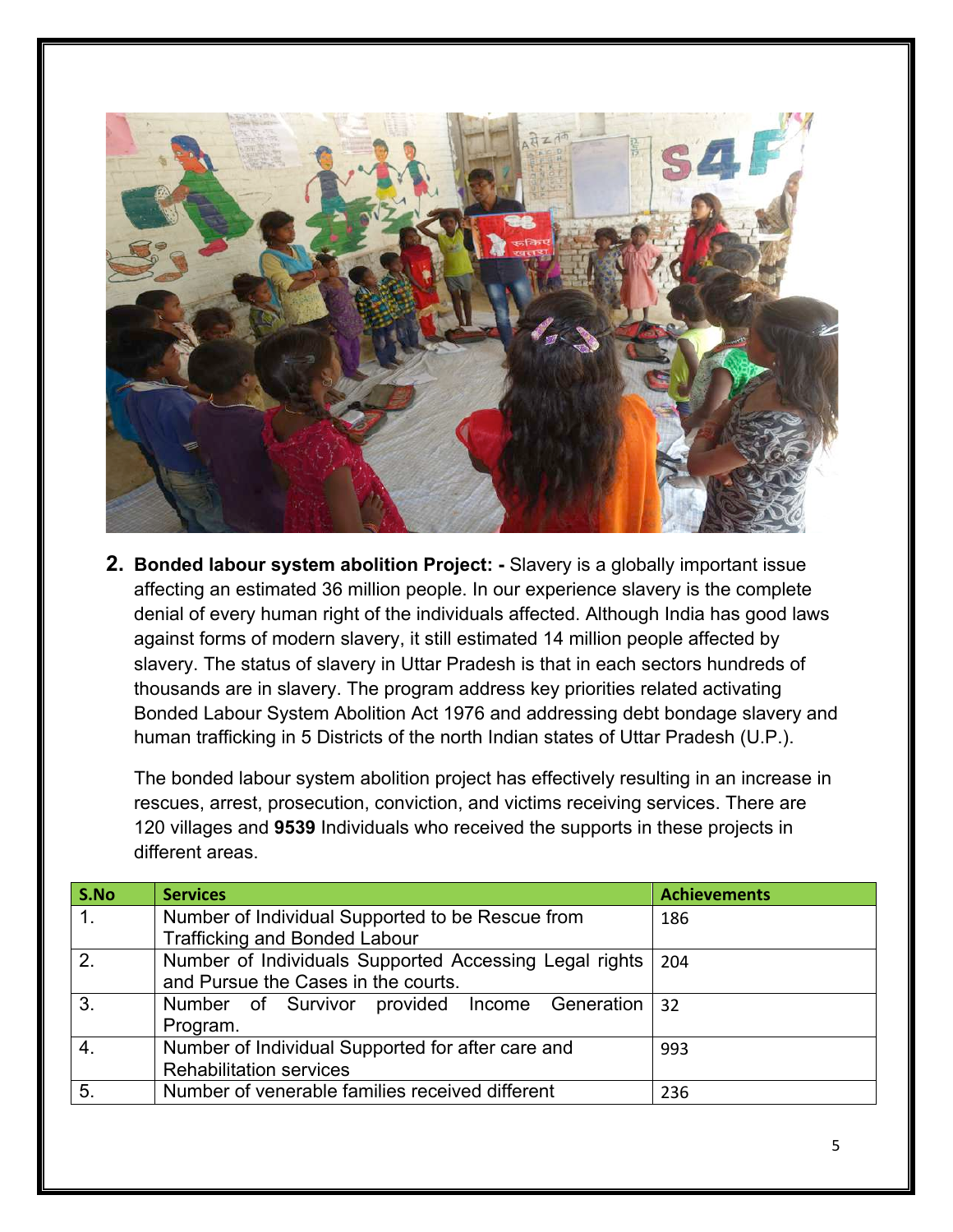| government services                                                                                |      |
|----------------------------------------------------------------------------------------------------|------|
| Number of Survivor received the government services                                                | 90   |
| Number of Individual Provided Risk and Right Education<br>regarding Trafficking and Bonded labour. | 9539 |
| Number of government official received training through<br>project                                 | 351  |



#### **3. Stepping towards ensuring permanent salvation Project:-** For Providing

Service to the Community members MSEMVS had adopted and integrated approach consist with linking the people with Government Entitlements, providing non formal education, providing Vocational Skill, Formation of SHG and support Microenterprise program and rescue the Victims with the help of Administration and proper Rehabilitation of the survivors. With above all MSEMVS also worked for Strengthening Mechanisms for Protecting Children women and adults from trafficking, child labour, and bonded labour. MSEMVS has Supported Village child Protection Committees, district bonded labour Vigilance Committees and School Management Committees.

| S.No | <b>Services</b>                                                                          | <b>Achievements</b> |
|------|------------------------------------------------------------------------------------------|---------------------|
|      | Number of Individual Supported to be Rescue from<br><b>Trafficking and Bonded Labour</b> | 202                 |
|      | Number of Individuals Supported Accessing Legal 35                                       |                     |

There are 123 villages in this project in different areas and **4841** individuals benefitted.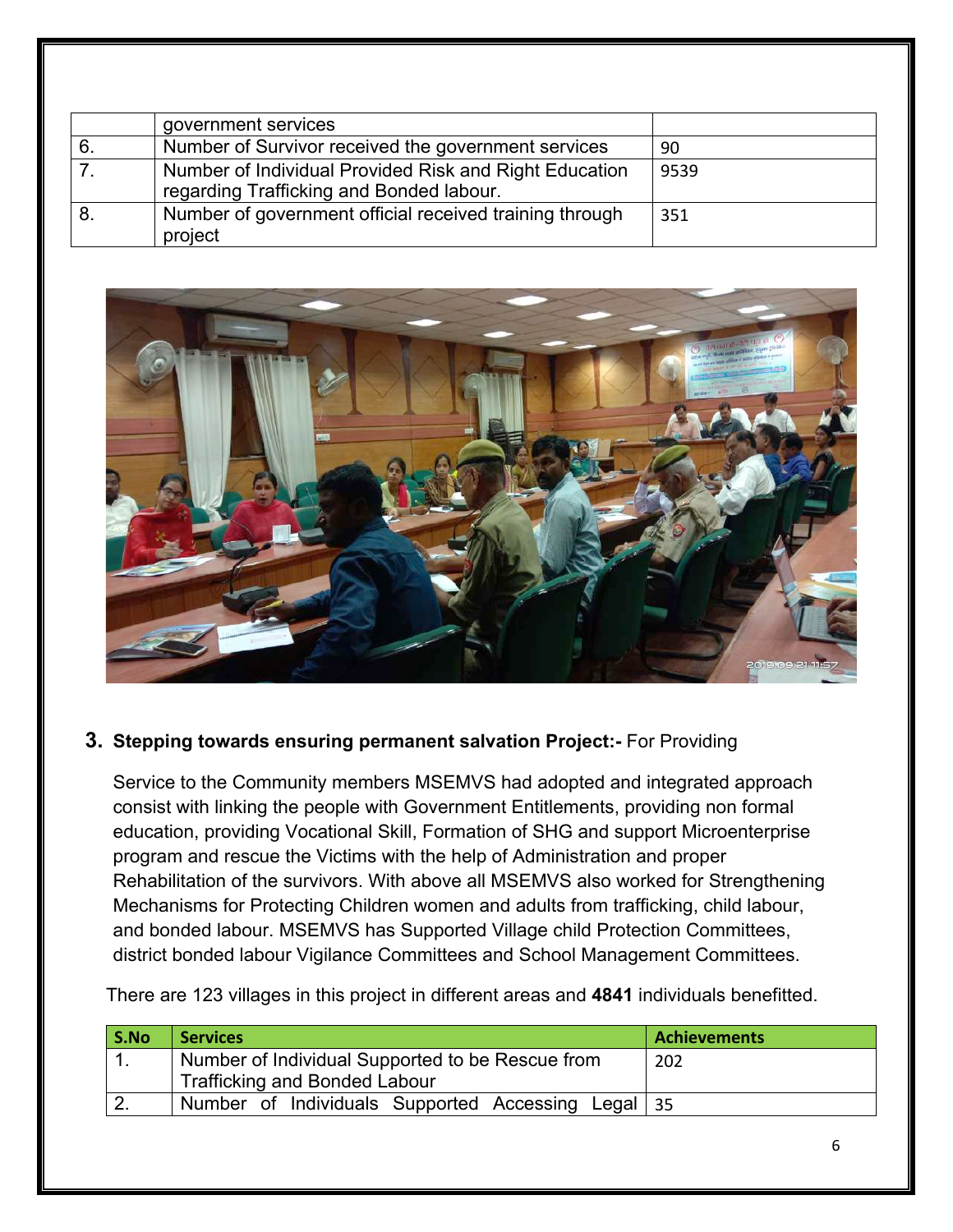|                | rights and Pursue the Cases in the courts.              |      |
|----------------|---------------------------------------------------------|------|
| 3.             | Number of Survivor provided Income Generation           | 10   |
|                | Program.                                                |      |
| 4.             | Number of Individual Supported for after care and       | 365  |
|                | <b>Rehabilitation services</b>                          |      |
| 5.             | Number of venerable families received different         | 2394 |
|                | government services                                     |      |
| 6.             | Number of Individual Provided Risk and Right            | 1194 |
|                | Education regarding Trafficking and Bonded labour.      |      |
| 7 <sub>1</sub> | Number of government official received training         | 118  |
|                | through project                                         |      |
| 8.             | Number of Children received the educational services    | 185  |
|                | through support centre                                  |      |
| 9.             | Number of Women received the skill training             | 53   |
| 10.            | Number of youths received the vocational skill training | 101  |
| 11.            | Number of Women supported Production and                | 779  |
|                | Marketing                                               |      |
| 12.            | Number of Women to form the Self Help Group             | 943  |

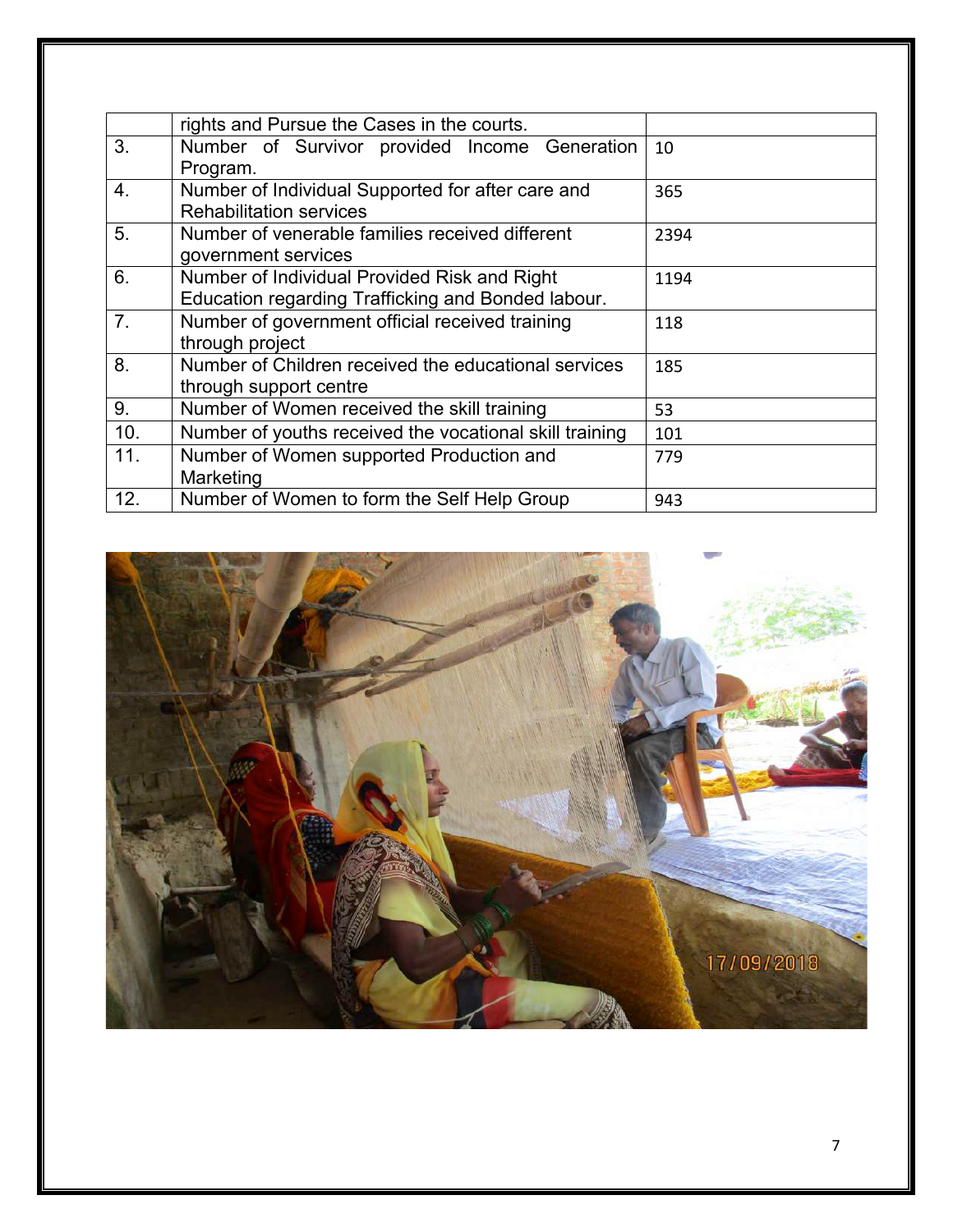#### **4. Ensuring rights to education and protection of children of brick kilns workers projects:-**

Prevention of children from child labour through promotion of child rights in 10 brick kilns of Naranyanpur block of district Mirzapur in Uttar Pradesh. The Support Education Centers were located at the heart of the brick kiln premises. The brick kiln owners managed the space for Education Support Centers. More than 286 children took back from work through motivating the parents and sensitizing brick kiln owners. MSEMVS provided services to **446** individuals from 10 locations.

| S.No             | <b>Services</b>                                               | <b>Achievements</b> |
|------------------|---------------------------------------------------------------|---------------------|
| 1.               | Number of Bal Panchayat formed                                | 10                  |
| 2.               | Number of Youth group formed                                  | 10                  |
| 3.               | Number of Children received Human Rights Education through    | 276 children        |
|                  | <b>Bal Panchayat</b>                                          |                     |
| 4.               | Number of Youths received training on Child Rights & Human    | 104 youths          |
|                  | Rights education through youth groups                         |                     |
| 5.               | Number of children received education at brick kiln           | 286 children        |
| 6.               | Number of Children mainstreamed and retained in government    | 112 Children        |
|                  | school                                                        |                     |
| $\overline{7}$ . | Number of Children received vaccination                       | 96 children         |
| 8.               | Number of women received ICDS services                        | 56 Women            |
| 9.               | Number of Children received training on child marriage issues | 47 Children         |

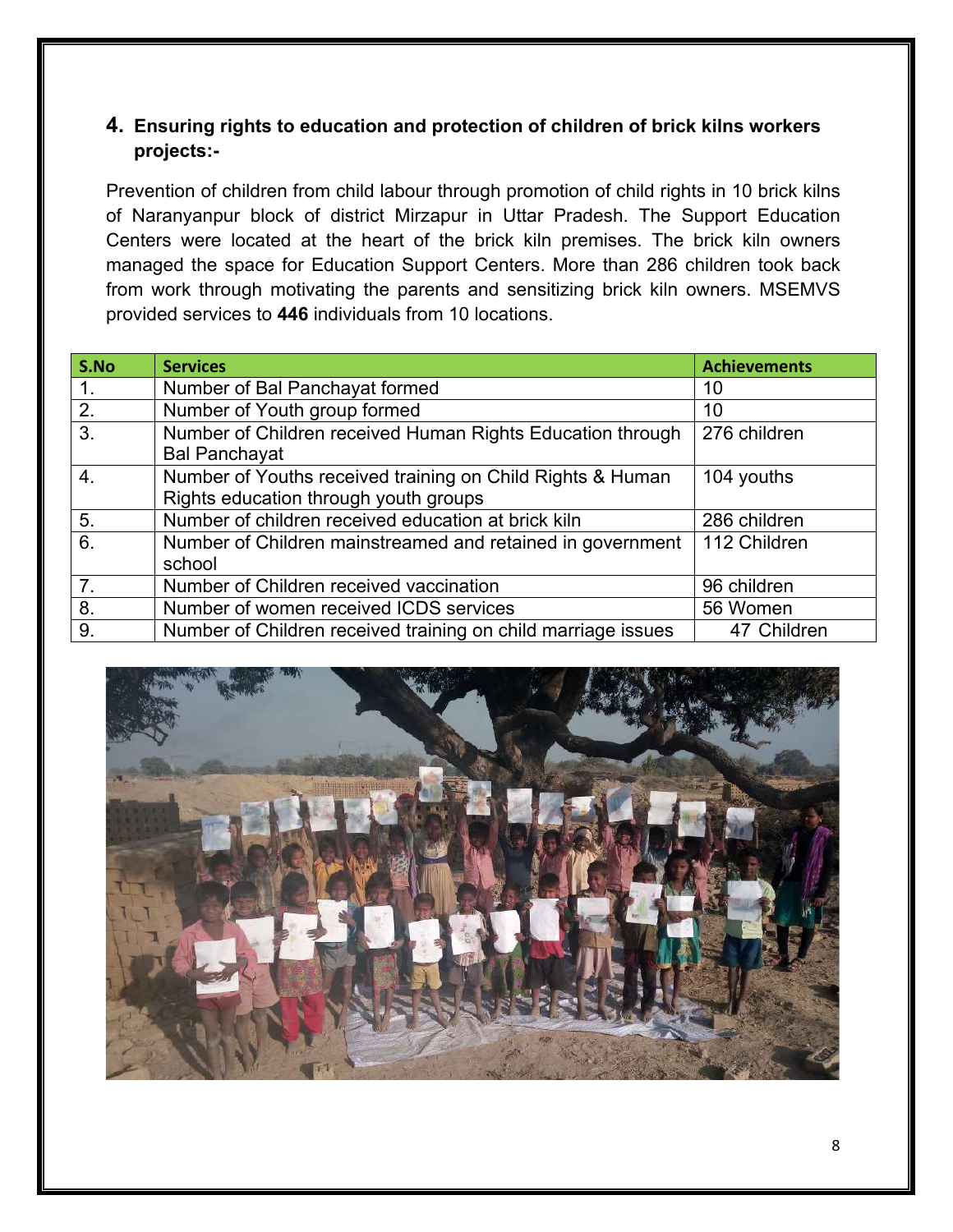**5. Promoting Child protection and women Empowerment through livelihood Alternatives: -** MSEMVS work for promoting child protection and women Empowerment through micro finance and micro enterprises initiatives and also established child protection mechanism in three district of U.P. There are **32** Villages in different areas with **1440** individuals.

| S.No    | <b>Services</b>                                                                           | <b>Achievements</b> |
|---------|-------------------------------------------------------------------------------------------|---------------------|
| $1_{-}$ | Number of Self Help Group formed                                                          | 16                  |
| 2.      | Number of SHG women received training                                                     | 192                 |
| 3.      | Number of government and non government official received<br>training on child protection | 134                 |
| 4.      | Number of village level child protection committee activated                              | 16                  |
| 5.      | Number of venerable families facilitated to access different<br>government services       | 189                 |
| 6.      | Number of Youth received vocational skill training                                        | 32                  |

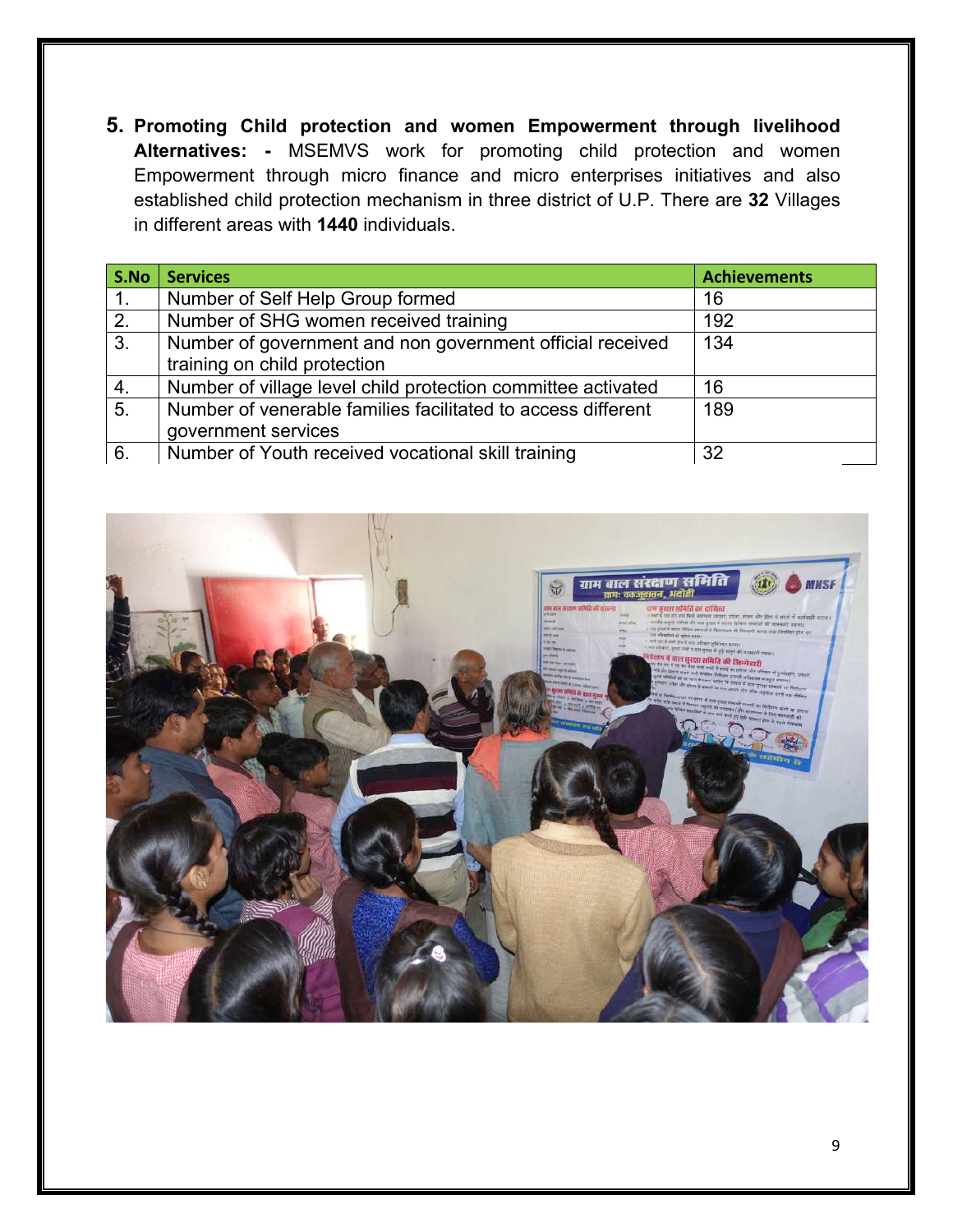**6. Promoting to the Survivors to decent working condition through Livelihood Alternatives: -** MSEMVS work for ensuring and promoting decent working condition the organization provided Survivors and Venerable families many livelihood alternatives. MSEMVS formed the Community Freedom Groups and human rights education, Risk and Rights Education provided through small group meetings, training, and exposures to other empowered groups of survivors. There are 14 villages in different areas with 753 individuals benefitted.

| S. No | <b>Services</b>                                                                     | <b>Achievements</b> |
|-------|-------------------------------------------------------------------------------------|---------------------|
|       | No. of children received education services                                         | 135                 |
|       | Number of Survivor provided Income Generation<br>Program.                           | 58                  |
|       | Number of venerable families facilitated to access<br>different government services | 120                 |